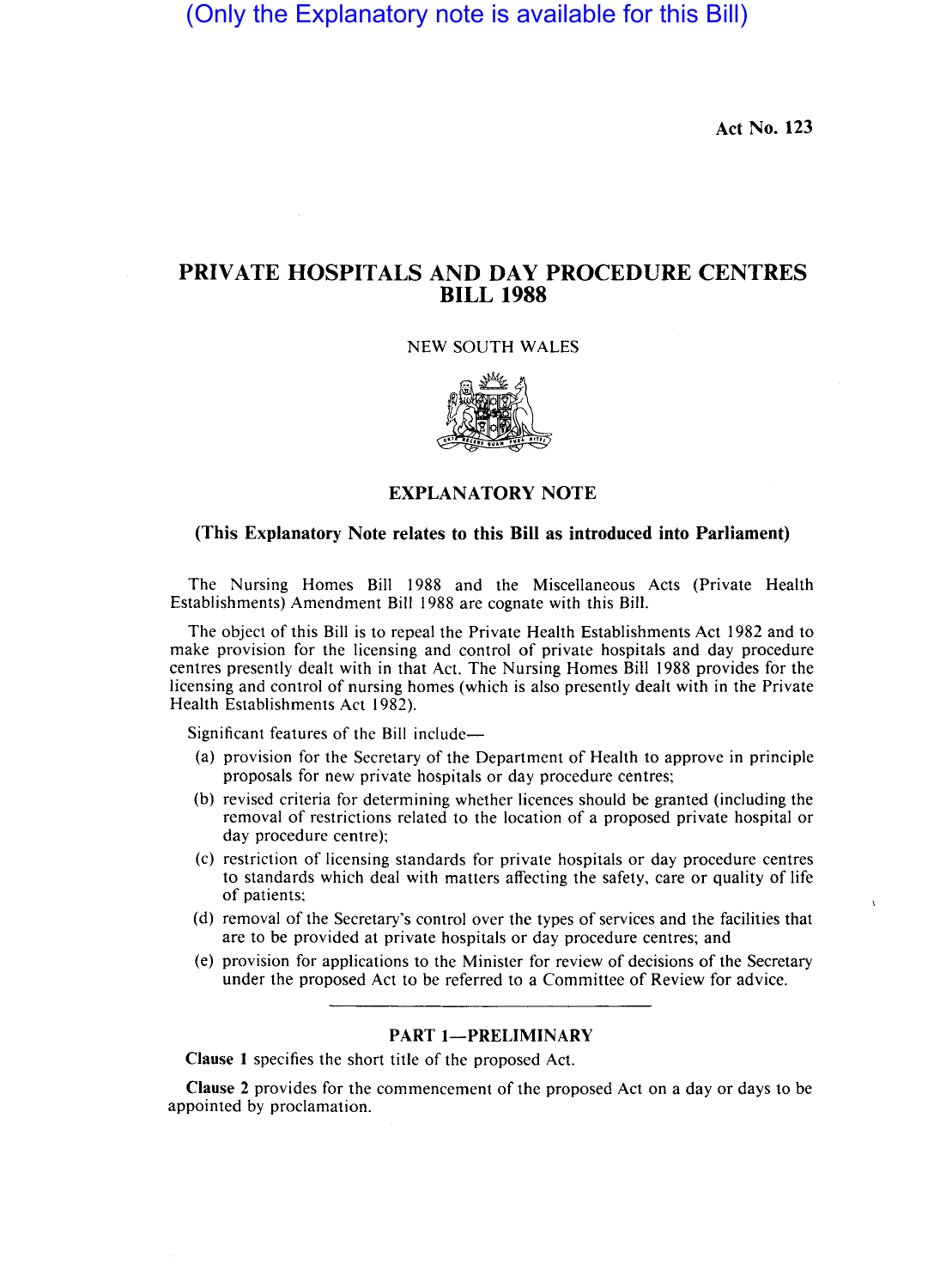## *Private Hospitals and Day Procedure Centres 1988*

Clause 3 defines certain terms for the purposes of the proposed Act. An "establishment" is a private hospital or *q* day procedure centre. A "day procedure centre" is a centre where patients are admitted for certain surgical or diagnostic procedures and discharged on the same day.

## PART 2-PRIVATE HOSPITALS AND DAY PROCEDURE CENTRES ADVISORY COMMITTEE

Clause 4 establishes the Private Hospitals and Day Procedure Centres Advisory Committee, whose members are to be appointed by the Minister and are to include representatives of the private hospital, industry, the medical profession, the nursing profession, health insurance organisations and consumers.

Clause 5 provides that the function of the Advisory Committee is to provide advice to the Minister on the operation of the proposed Act, proposed regulations and any other matter referred to the Committee by the Minister.

Clause 6 enables the Advisory Committee to establish sub-committees.

## PART 3-LICENSING OF ESTABLISHMENTS

#### Division 1-Licensing standards

Clause 7 enables licensing standards to be prescribed by regulation with respect to any matter relating to the safety, care or quality of life of patients at establishments.

## Division 2-Applications for and issue of licences

Clause 8 enables a person who proposes to conduct a new establishment to apply to the Secretary of the Department of Health for a licence for that establishment. An applicant must indicate the size of the proposed private hospital or day procedure centre (in terms, respectively, of the maximum number of patients proposed to be accommodated at the hospital or the number of procedure rooms to be provided). An applicant must also provide with the application such documents or other information relating to the proposed establishment as is required by the prescribed application form.

Clause 9 requires the Secretary to either approve the application for a licence in principle or refuse the application. The Secretary may, when granting approval in principle. impose conditions, including cionditions relating to the construction and design of the proposed establishment and submission to the Secretary of a development timetable. Clause 9 also provides that the Secretary may refuse an application for a licence-

if an applicant is not a fit and proper person to be a licensee; or

if the Secretary is satisfied that the establishment is not capable of being conducted in accordance with relevant licensing standards; or

if the proposal does not meet criteria set out in any development guidelines prescribed by the regulations; or

if the Secretary is satisfied that the total number of patients who may be accommodated in private hospitals in New South Wales will be increased.

Clause **10** provides that an approvall of an application in principle is effective for a period of I year, but authorises the Secretary to extend the approval for further periods of up to I year.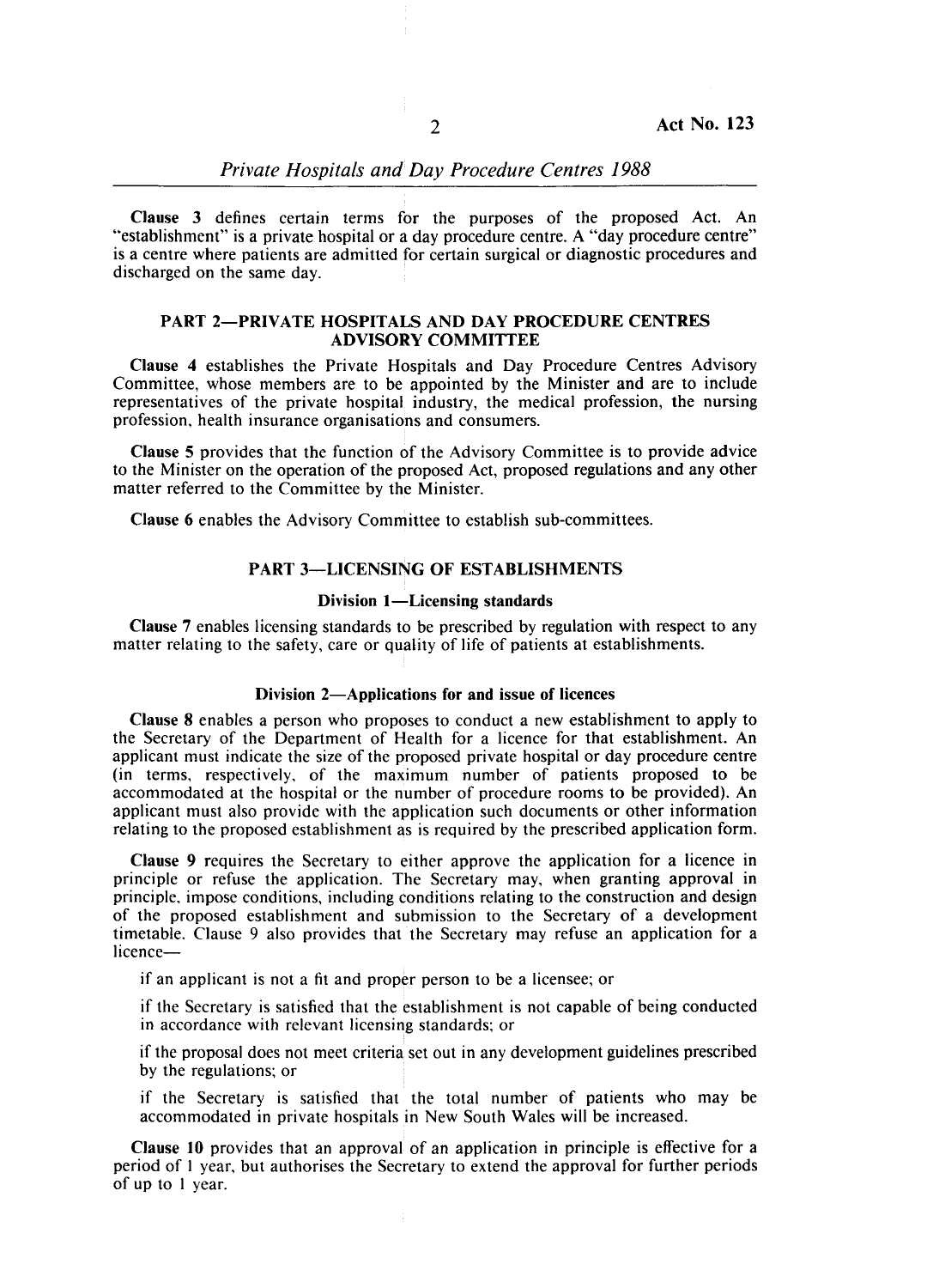Clause **11** provides for the Secretary to grant an application for a licence which the Secretary has approved in principle after the construction or alteration of any building to which the application relates has been completed. The Secretary may refuse an application at this stage only if the approval in principle has expired, any construction or alteration has not been carried out in accordance with that approval or a condition of the approval has not been complied with.

Clause 12 enables the Secretary to issue a temporary licence.

#### Division 3-Provisions relating to licences

Clause 13 provides for the regulations to prescribe classes of private hospitals and day procedure centres.

Clause 14 requires a licence to specify (among other matters) the class or classes of establishments in respect of which the licence is issued and, in the case of a private hospital, the maximum number of patients who may be accommodated overnight at the hospital at any one time (which is determined by the Secretary).

Clause 15 authorises the Secretary to impose conditions on licences.

Clause 16 provides that a licence (other than a temporary licence) remains in force until cancelled.

Clause 17 requires the licensee of an establishment to pay an annual licence fee.

Clause 18 empowers the Secretary to transfer a licence for an establishment to a person who intends to conduct the establishment.

Clause 19 makes it an offence to alter or extend an establishment without the approval of the Secretary.

Clause 20 empowers the Secretary to require repairs, maintenance, alterations, extensions or improvements to be made to an establishment. The maximum penalty for a failure to comply with a requirement of the Secretary is \$2,000.

Clause 21 authorises the Secretary to amend a licence for an establishment either on the written application of a licensee or if the Secretary considers it necessary.

#### Division 4—General provisions relating to applications for licences etc.

Clause 22 authorises the Secretary to require a person who makes an application under the proposed Act to provide the Secretary with additional information necessary to determine the application.

Clause 23 requires the Secretary, when refusing an application under the proposed Act, to give written reasons for the refusal.

Clause 24 requires the Secretary to publicly advertise certain applications under the proposed Act before determining them.

Clause 25 allows an applicant to amend an application under the proposed Act with the Secretary's approval.

#### Division 5-Review of decisions of Secretary

Clause 26 defines "decision of the Secretary" for the purposes of the proposed Division. The term includes a decision of the Secretary to refuse an application under the proposed Act, a determination of the conditions of a licence and the classes of establishment in respect of which a licence is issued, and a decision of the Secretary to require a licensee to carry out repairs or improvements to an establishment.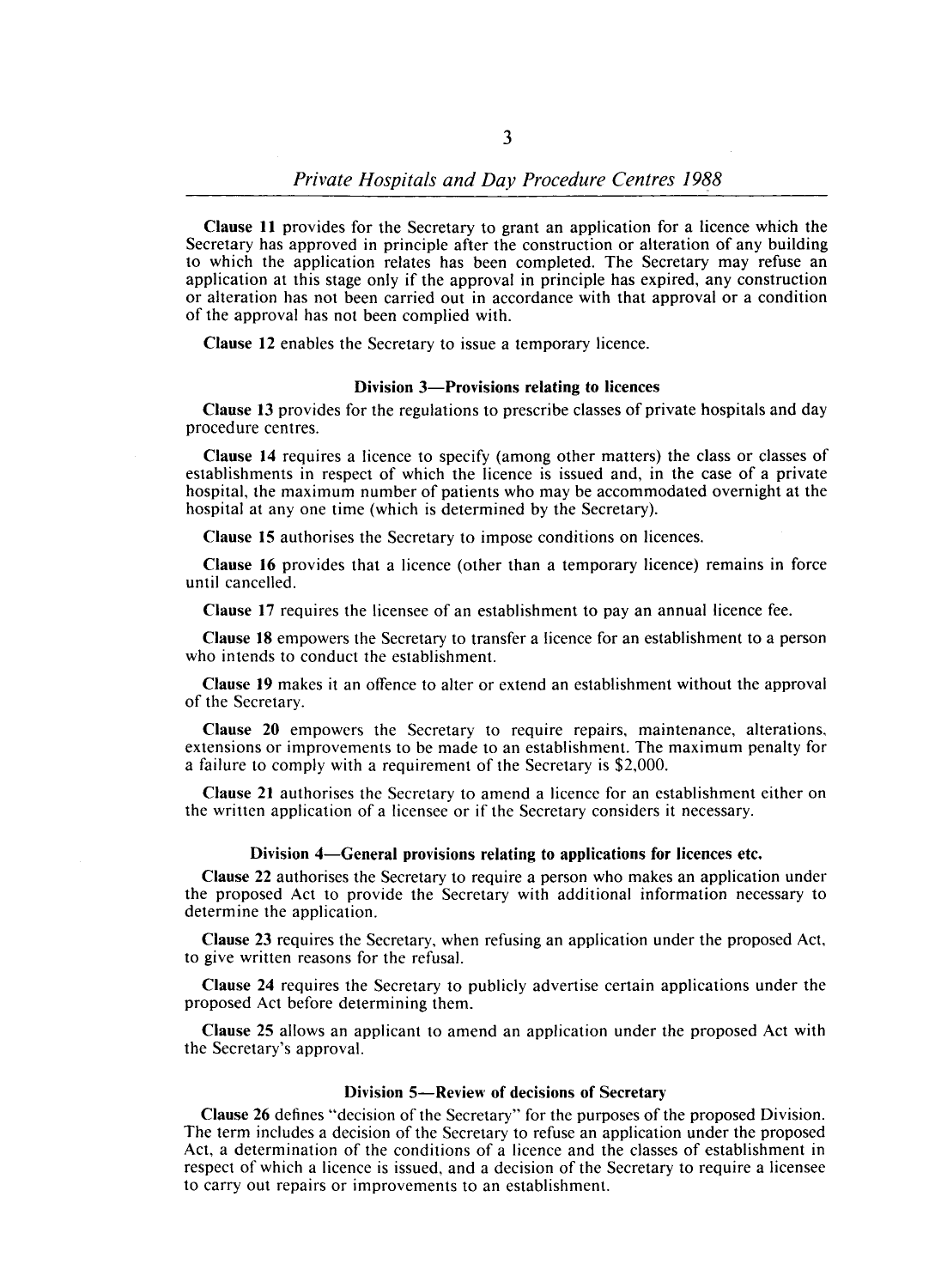Clause 27 provides for the appointment of a Chairperson of Committees of Review by the Minister. (The Chairperson is td be Chairperson of each Committee of Review required to be established by clause 28).

Clause 28 confers on a person adversely affected by a decision of the Secretary a right to apply to the Minister for a review of that decision. On receipt of such an application for review, the Minister must forward jt to the Chairperson of Committees of Review who must establish a Committee of Review.

Clause 29 provides that a Committee of Review is to consist of the Chairperson of Committees of Review and 3 other persons appointed by the Chairperson to represent, respectively, the interests of the private hospital industry, the health care professions and consumers.

Clause 30 requires a Committee of Review, after investigating an application for review, to provide a written report to the Minister setting out its recommendation as to whether the Minister should allow the application and the reasons for its recommendation. .

Clause 31 provides for the Minister, after considering the report of the Committee of Review, to confirm the Secretary's decision, or to revoke it and, in the case of a decision to refuse an application, direct the Secretary to grant the application concerned. The Secretary is required to give effect to the Minister's direction.

Clause 32 enables the Minister or a Committee of Review to require an applicant for review of a decision of the Secretary to undertake to provide any relevant additional information and to allow access to the licensed establishment or proposed establishment.

#### Division 6-Cancellation of licences

Clause 33 authorises the Secretary to cancel the licence for an establishment without holding an inquiry or giving notice to the licensee in the following circumstances:

the licensee requests that the Secretary cancel the licence;

- the premises to which the licence relates are no longer being used as an establishment of a class in respect of which the licence was issued;
- the licence is a temporary licence.

Clause 34 authorises the Secretary to cancel the licence for an establishment in other specified circumstances, but only after giving the licensee notice, reasons for the proposed cancellation and an opportunity to make submissions to the Secretary. The Secretary may appoint a person to hold an inquiry into the matter, before determining whether or not to cancel the licence.

Clause 35 confers on a licensee a right of appeal to the District Court against a decision of the Secretary to cancel the licensee's Ilicence (except under clause 33).

## PART 4-CONDUCT OF ESTABLISHMENTS

Clause 36 makes it an offence (the maximum penalty for which is \$10,000) to conduct a private hospital without a licence.

Clause 37 makes it an offence (the maximum penalty for which is  $$10,000$ ) to conduct a day procedure centre without a licence: The clause makes it clear that a private hospital is not required to separately license any day procedure centre operated by it.

Clause 38 makes transitional arrangements to apply on the death of a licensee.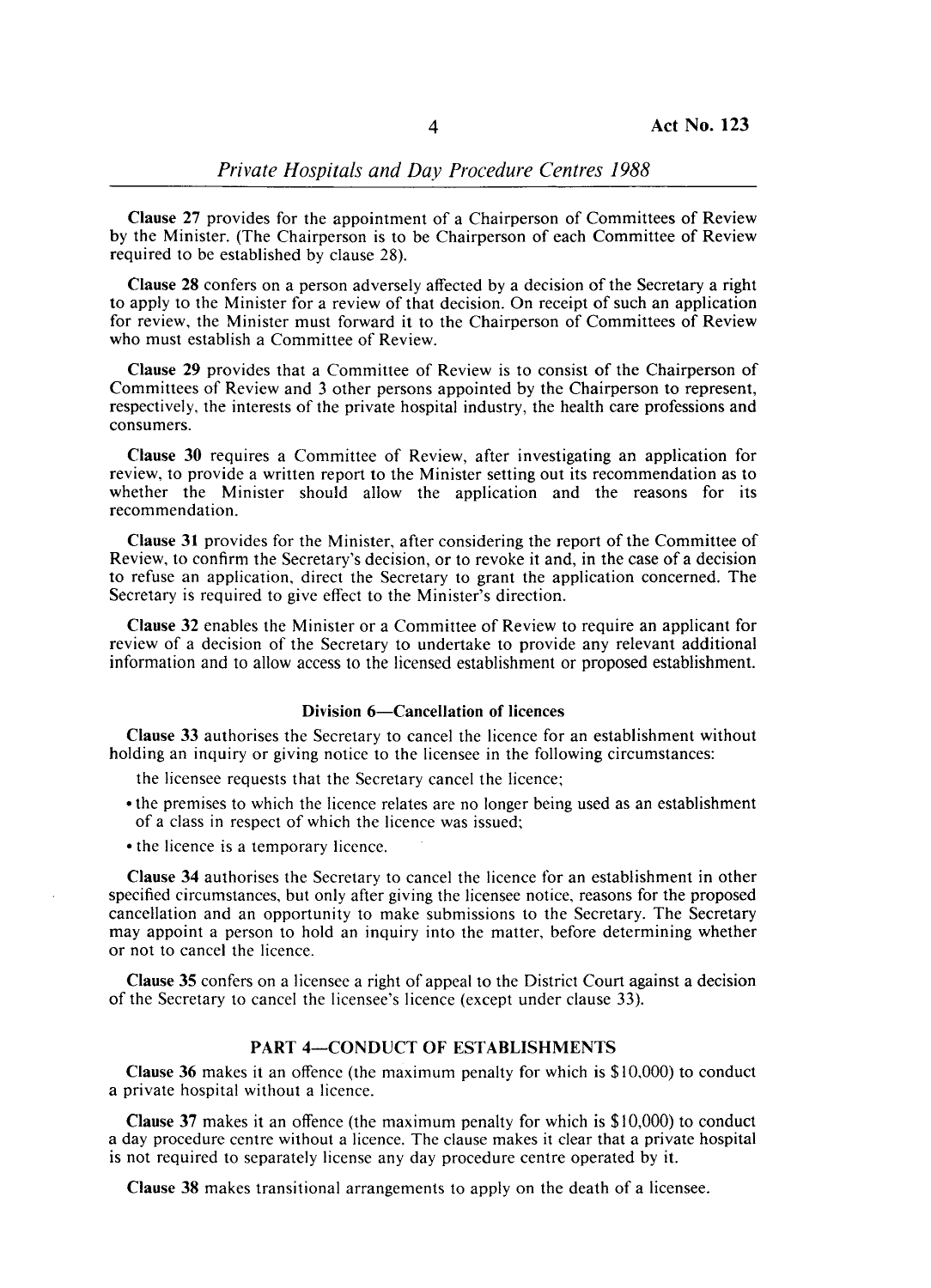Clause 39 prohibits an establishment from being used for any purpose other than a purpose permitted by its licence or a purpose prescribed by the regulations.

Clause 40 makes it an offence for a licensee of a private hospital to allow the number of patients at the hospital to exceed the maximum number specified in the licence.

Clause 41 requires the appointment in an establishment of a chief nurse who is responsible for the care of patients. The licensee of the establishment must notify the Secretary of the name and qualifications of the chief nurse.

Clause 42 makes it an offence for the licensee or an employee of an establishment to use the title "matron" or "director of nursing" unless the licensee or employee is the chief nurse.

Clause 43 requires a licensee of an establishment to ensure that a registered nurse is on duty at all times in the establishment.

Clause 44 requires the licensee of an establishment to ensure that a register of patients is kept at the establishment and that certain particulars are recorded in the register.

Clause 45 requires the licensee of an establishment to ensure that a copy of the proposed Act and regulations is available at all times to the chief nurse of the establishment.

## PART 5-MISCELLANEOUS

Clause 46 makes it an offence for a medical practitioner or a dentist to refer a patient to, or provide treatment to a patient at, an establishment in which he or she has a pecuniary interest without first disclosing that interest to the patient.

Clause 47 empowers a person authorised by the Secretary to enter and inspect licensed establishments or premises proposed to be licensed. An authorised person must produce his or her certificate of authority if requested to do so by the person in charge of the premises concerned.

Clause 48 empowers a person authorised by the Secretary under clause 47 to inspect and take copies of certain records and registers of an establishment.

Clause 49 makes it an offence to hinder, obstruct or delay persons in the exercise of their functions under the proposed Act.

Clause 50 makes it an offence to make false or misleading statements or provide any false or misleading information in connection with applications or inquiries under the proposed Act.

Clause 51 provides for the issue of certain evidentiary certificates.

Clause 52 prescribes the procedure for the giving or serving of notices or other documents by the Secretary.

Clause 53 provides that in certain circumstances a director of a corporation or a person concerned in the management of the corporation is guilty of an offence if the corporation contravenes a provision of the proposed Act or regulations.

Clause 54 provides for offences under the proposed Act or regulations to be dealt with summarily by a Local Court constituted by a Magistrate sitting alone.

Clause 55 provides for the making of regulations for the general purposes of the proposed Act. A maximum penalty of up to \$500 may be imposed for an offence against the regulations.